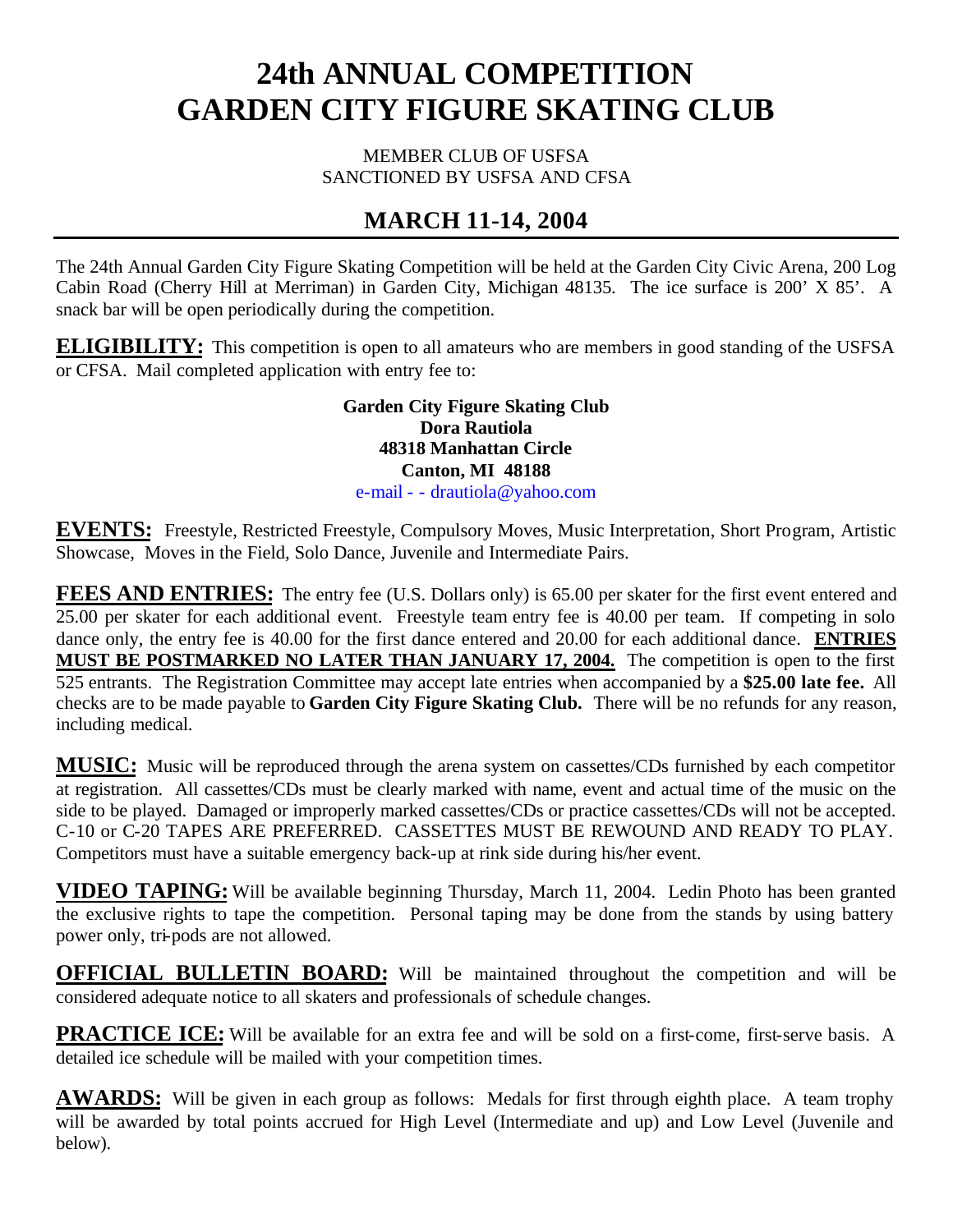**REGISTRATION:** The registration desk will be open one hour prior to the beginning of the competition from Thursday, March 11, 2004 through Sunday, March 14, 2004. Competitors are to arrive and register one hour prior to their scheduled event.

**ACCOMMODATIONS:** The official hotel of the competition is:

Holiday Inn Crown Plaza 800 Merriman Road Romulus, MI 48174 (734) 729-2600

Other hotels located at I-275 and Ford Road (approximately 5 miles from the rink) are:

| <b>Fairfield by Marriott</b> | $(734)$ 981-2440 |
|------------------------------|------------------|
| Budgetel Inn                 | $(734)$ 981-1808 |

# **GENERAL RULES AND INFORMATION FOR ALL LEVELS:**

- 1. The competition will be conducted in accordance with the rules of the USFSA as set forth in the 2003-2004 rulebook.
- 2. No event will be held if there are fewer than two entries, except solo dance must have three entries. In Pre-Preliminary, Pre-Juvenile Compulsory Moves, Junior – Senior Short Program, Artistic Showcase, Spin, and Dance events where there are insufficient entries at a particular level, groups may be combined and male and female entrants judged together. No prior notification will be made.
- 3. The **EFFECTIVE TEST DATE is January 17, 2004.** Tests after this date will not advance a skater to a higher division.
- 4. Skaters may enter any event at their test level or one level higher. Competitors may not enter more than one level of any event other than solo dance. Dance competitors may skate at their present level and/or one level higher.
- 5. An application is attached to this letter. If additional copies are needed, please duplicate them. Please note: Applications received without proper certification by a home club officer or not completely filled out will be returned.

### 6. **NO REFUNDS WILL BE MADE AFTER JANUARY 17, 2004.**

7. A self-addressed, stamped, business-size envelope must be enclosed with completed application.

# **EVENTS**

### **SOLO DANCE**

Solo Dance will be one round only and is open to both men and ladies. Dances you wish to enter may be selected from those listed in your present level (category) and/or one level higher. Awards will be presented for each individual dance event.

| ategory |
|---------|
|---------|

#### **Dances**

| Preliminary   | Dutch Waltz, Canasta Tango, Rhythm Blues |
|---------------|------------------------------------------|
| Pre-Bronze    | Swing Dance, Cha-Cha, Fiesta Tango       |
| <b>Bronze</b> | Hickory Hoe-Down, Willow Waltz, Ten Fox  |
| Pre-Silver    | European Waltz, Fox-Trot, Fourteen Step  |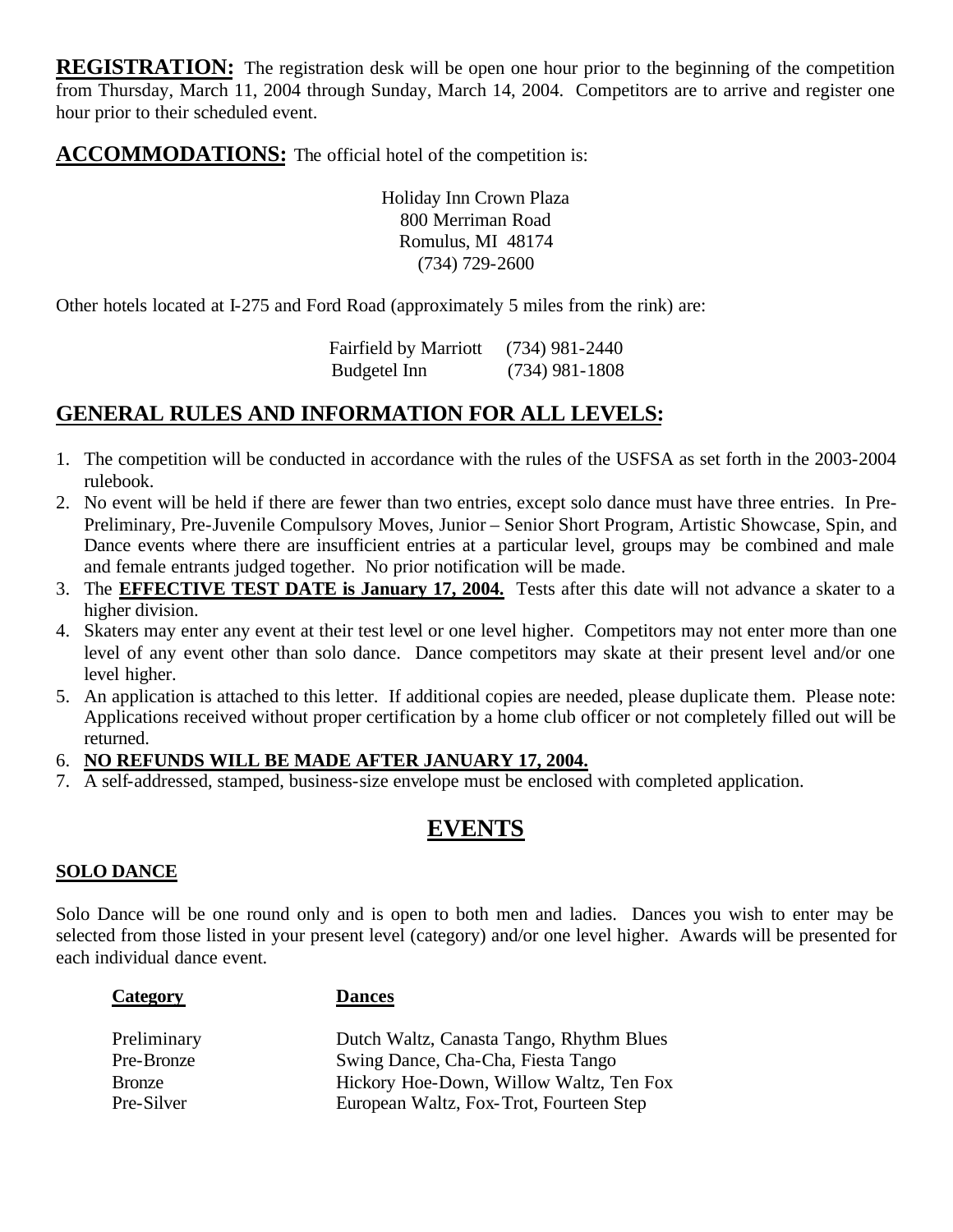#### **FREESKATING EVENTS:**

| Senior                     | Must have passed the Senior Free Skate Test                                  |  |  |
|----------------------------|------------------------------------------------------------------------------|--|--|
|                            | Time: 4 min./Ladies<br>$4 \frac{1}{2}$ min./Men                              |  |  |
| Junior                     | Must have passed the Junior Free Skate Test                                  |  |  |
|                            | Time: 3 1/min./Ladies<br>4 min./Men                                          |  |  |
| Novice                     | Must have passed the Novice Free Skate Test                                  |  |  |
|                            | Time: 3 min./Ladies<br>3.5 min./Men                                          |  |  |
| Intermediate               | Must have passed the Intermediate Free Skate Test                            |  |  |
|                            | Time: $2 \frac{1}{\text{min}}$ .                                             |  |  |
| Juvenile                   | Must have passed the Juvenile Free Skate Test                                |  |  |
|                            | Time: 2:15 min.                                                              |  |  |
| Pre-Juvenile               | Must have passed the Pre-Juvenile Free Skate Test                            |  |  |
|                            | Refer to SSR 4.10 for allowable elements.                                    |  |  |
|                            | Time: 2 min.                                                                 |  |  |
| Preliminary                | Must have passed Preliminary Free Skate Test                                 |  |  |
|                            | Refer to SSR 4.11 for allowable elements.                                    |  |  |
|                            | Time: $1 \frac{1}{2}$ in.                                                    |  |  |
| Preliminary Limited        | Must have passed Preliminary Free Skate Test                                 |  |  |
|                            | May include axel and any single jump.                                        |  |  |
|                            | No double jumps or flying spins. Time: $1 \frac{1}{2}$ min.                  |  |  |
| Pre-Preliminary Limited    | Must have passed the Pre-Preliminary Free Skate Test                         |  |  |
|                            | May not include axels, double jumps or flying spins.                         |  |  |
|                            | Time: $1 \frac{1}{2}$ min                                                    |  |  |
| High Beginner              | Must <b>not</b> have passed any USFSA Freestyle and Moves in the Field test. |  |  |
|                            | May include V revolution jumps, salchows, loops, toe loops. May not          |  |  |
|                            | include flying spins. Time: $1 \frac{1}{2}$ min.                             |  |  |
| Low Beginner               | Must not have passed any USFSA Freestyle and Moves in the Field test.        |  |  |
|                            | May include ½ evolution jumps, plus salchows, and toe loops.                 |  |  |
|                            | May not include flying spins, combination spins or back spins.               |  |  |
|                            | Time: $1 \frac{1}{2}$ min.                                                   |  |  |
| <b>Adult Bronze/Silver</b> | CR 109.00<br>Table A<br>Time: Not to exceed 2 min.                           |  |  |
|                            | (No doubles)                                                                 |  |  |
| <b>Adult Gold/Masters</b>  | CR 109.00<br>Time: Not to exceed 2 min. 30 sec.<br>Table A                   |  |  |

### **COMPULSORY MOVES**

Test requirements are the same as listed under Freeskating. All Compulsory Moves will be skated on one half (1/2) of the ice surface. Moves must be skated exactly as stated and may be skated in any order. There must be no steps or turns between jumps in a combination jump. Excessive footwork and added elements will be penalized. Spin revolutions must be in position to be counted. Spins must be held in each position as noted. All times listed are **maximum.**

### **LEVEL REQUIRED MOVES DURATION**

- Pre-Preliminary 1. Waltz Jump 1.5 min. max.
	- 2. Forward Spiral
	- 3. Loop/Toe Loop Combination
	- 4. Salchow
	- 5. Upright scratch spin (3 revolutions)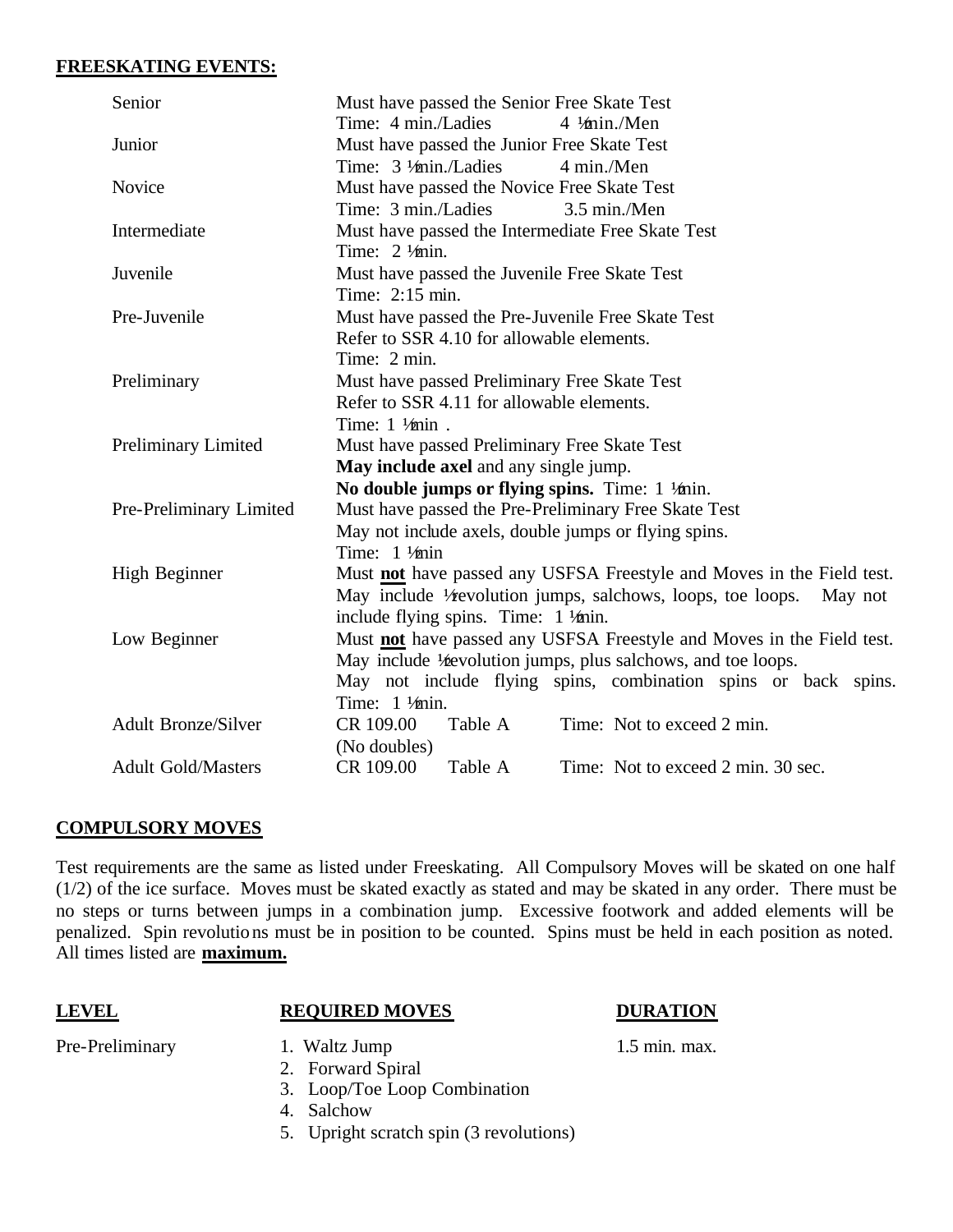#### **COMPULSORY MOVES (cont.)**

# **LEVEL**<br> **REQUIRED MOVES**<br> **DURATION**<br> **DURATION**<br> **DURATION**<br> **DURATION**<br> **DURATION**

- Preliminary 1. Flip Jump
	- 2. Sit spin (3 revolutions)
	- 3. Split Jump
	- 4. Forward Outside Spiral
	- 5. Straight line footwork
	- 6. Combination Jump– any 2 single jumps, so steps or turns between. **NO AXEL**

- 
- Pre-Juvenile 1. Loop Jump 1 ½ min. max.
	- 2. Lutz Jump
	- 3. Single/Single Jump Combination (No axel)
	- 4. Straight line or diagonal footwork
	- 5. Sit-change-sit spin (3 revolutions each, foot in sit position)
	- 6. Forward spiral, Ina Bauer or Spread Eagle

#### **SHORT PROGRAMS**

# **LEVEL REQUIRED MOVES DURATION**

Juvenile To be skated full ice, with music 1 min 40 sec. Max.

|              | 1. Axel                                                                     |
|--------------|-----------------------------------------------------------------------------|
|              | 2. Double jump of skater's choice.                                          |
|              | Jump combination consisting of two single revolution jumps.<br>3.           |
|              | One may be an axel.                                                         |
|              | Solo spin (no flying spins, no change of foot or position)<br>4.            |
|              | 5 revolutions in position.                                                  |
|              | 5. Combination spin with only one change of foot and one change of position |
|              | (4 revolutions each foot.)                                                  |
|              | 6. Footwork straight line, serpentine or circular.                          |
| Intermediate | 2003-04 USFSA Official Rulebook                                             |
| Novice       | 2003-04 USFSA Official Rulebook                                             |
| Junior       | 2003-04 USFSA Official Rulebook                                             |
|              |                                                                             |

### Senior 2003-04 USFSA Official Rulebook

### **ARTISTIC SHOWCASE – OPEN THEME**

Skaters must provide their own music. Performance will be judged solely on theatrical and artistic qualities from an entertainment standpoint. **Note:** However, skating must be the major element of the performance and support the theatrical components chosen. Costume and props are encouraged. However, props must be limited to what the skater can carry on and off the ice with them.

| <b>GROUP</b> | <b>TEST LEVEL INCLUDED IN GROUP</b>                                               | <b>TIME</b>     |
|--------------|-----------------------------------------------------------------------------------|-----------------|
|              | Beginner (NO axel, or double jumps)                                               | 1 $4$ minutes.  |
|              | Pre-Preliminary & Preliminary (NO axel, or double jumps) $1 \frac{1}{2}$ minutes. |                 |
|              | Pre-Juvenile & Juvenile                                                           | 1 $4$ minutes.  |
|              | Intermediate & above                                                              | 1 $1/$ minutes. |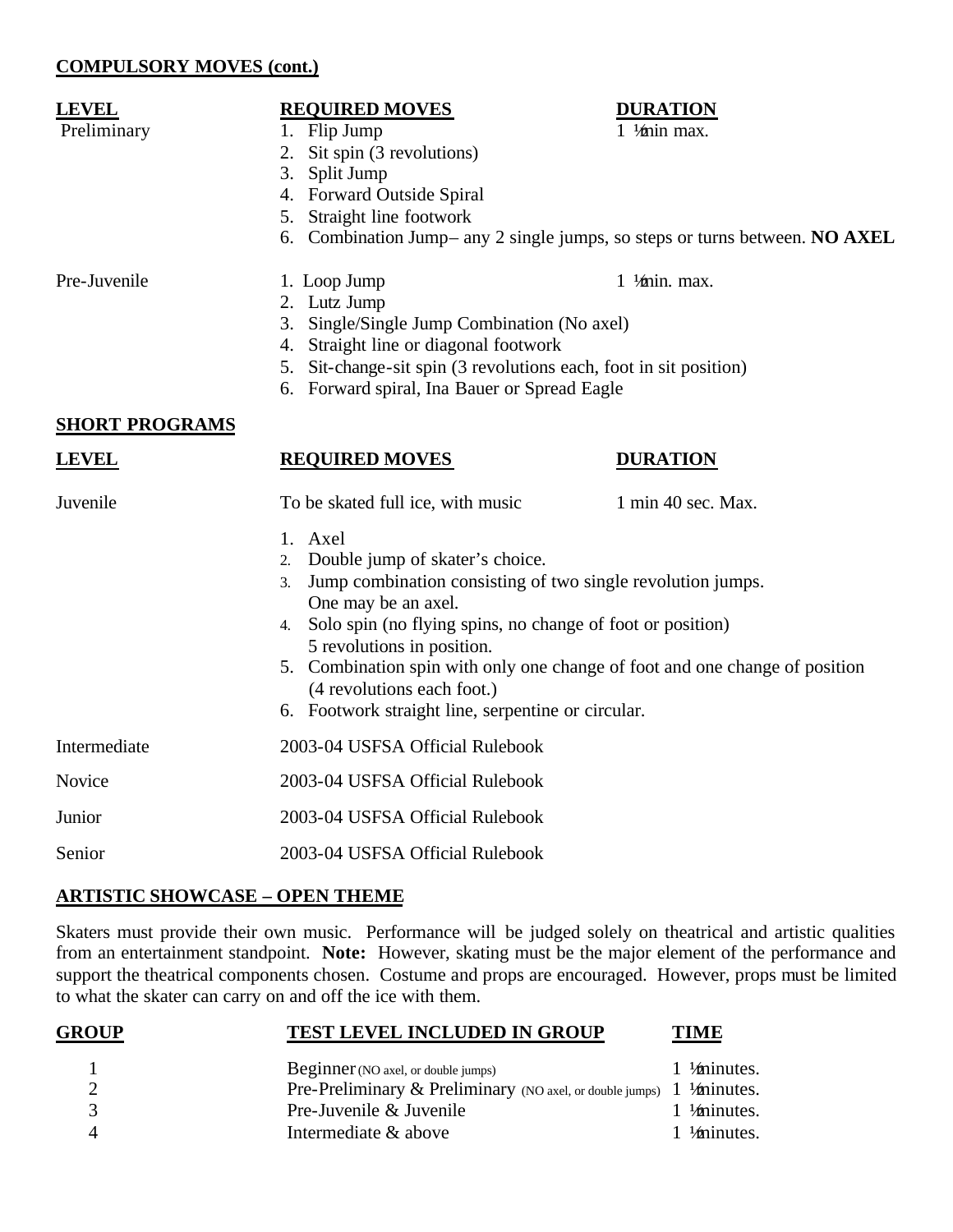### **SPINS**

An event to encourage and reward good spins. Test requirements are the same as listed under Freeskating. All levels will be skated on ½ ce surface. T here will be no music. Spins must be skated exactly as stated but may be skated in any order. One (1) straight line step sequence may be incorporated into your program. This sequence will have no bearing on placement.

**Time: All Levels = 1 min. 30 sec. Max.**

| Preliminary  | TR 32.02 | <b>Novice</b> | TR 32.06 |
|--------------|----------|---------------|----------|
| Pre-Juvenile | TR 32.03 | Junior        | TR 32.07 |
| Juvenile     | TR 32.04 | <b>Senior</b> | TR 32.08 |
| Intermediate | TR 32.05 |               |          |

#### **MOVES IN THE FIELD**

Test requirements are the skaters Moves in the Field test level passed. Skaters may skate up one level from their moves level. Please consult USFSA Rulebook for exact pattern descriptions and requirements. All elements listed below for each level must be skated and will comprise one event. Men and Ladies may be grouped together.

| <b>Pre-Preliminary</b> | 1. Forward Right and Left Foot Spirals (PPM Pattern #3)                 |
|------------------------|-------------------------------------------------------------------------|
|                        | 2. Waltz Eight (PPM Pattern #4)                                         |
| <b>Preliminary</b>     | 1. Consecutive Outside and Inside Spirals (PM Pattern #2)               |
|                        | 2. Alternating Forward 3-Turns (PM Pattern #4)                          |
| <b>Pre-Juvenile</b>    | 1. 3-Turns in the Field <b>OUTSIDE</b> (PJM Pattern #3)                 |
|                        | 2. Forward & Backward Power Change of Edge Pulls (PJM Pattern #5)       |
| Juvenile               | 1. Forward & Backward Cross Strokes (JM Pattern #2)                     |
|                        | 2. Backward Power 3-Turns (JM Pattern #3)                               |
| Intermediate           | 1. Backward Double 3-Turns (IM Pattern #4)                              |
|                        | 2. Brackets in the Field (IM Pattern #5)                                |
| <b>Novice</b>          | 1. Forward & Backward Inside Counters (NM Pattern #3b)                  |
|                        | 2. Backward Rocker Choctaw Sequence (NM Pattern #4)                     |
| Junior                 | 1. Power Pulls (JRM Pattern #4)                                         |
|                        | 2. Choctaw Sequence (JRM Pattern #5)                                    |
| Senior                 | 1. Backward Outside Power Double 3-Turns to Power Double Inside Rockers |
|                        | (SRM Pattern #3a)                                                       |
|                        | 2. Quick Edge Step (SRM Pattern #4)                                     |

#### **RESTRICTED FREESTYLE**

\*\*NOTE: Skaters will not be able to enter both the Restricted Freestyle and Freestyle events. Skaters must choose one or the other event. This event will be restricted to the specified jumps and spins. Jumps, spins and connecting steps are from the applicable free skating test. Eligibility is the same as for the Freestyle Events.

| 1 $\frac{1}{2}$ inutes                                   | <b>Restricted Pre-Preliminary:</b> Jumps: Waltz jump, salchow, toe-loop, Vilip and Valtz.<br>Spins: 1-foot upright (scratch) 3 revolutions.                                                                           |
|----------------------------------------------------------|-----------------------------------------------------------------------------------------------------------------------------------------------------------------------------------------------------------------------|
| <b>Restricted Preliminary:</b><br>1 $\frac{1}{2}$ inutes | Jumps: <sup>1</sup> / <b>jumps</b> , waltz jump, salchow, toe -loop, loop, and flip.<br>Combination Jump: Waltz jump/toe-loop<br>Spins: 1-foot upright(scratch), 1-foot back (scratch), and sit spin (3 revolutions). |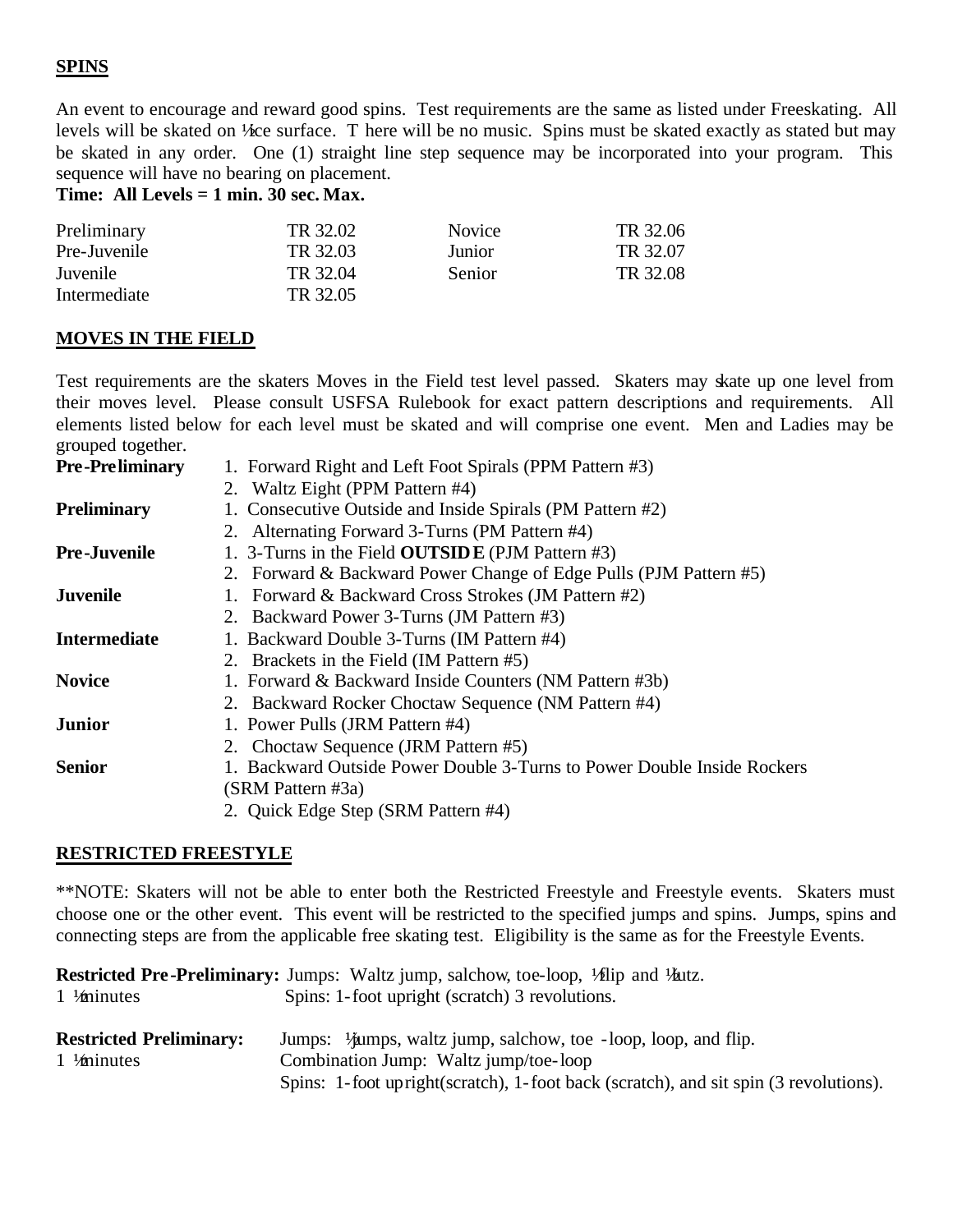| <b>Restricted Pre-Juvenile:</b><br>2 minutes         | Jumps: 1/ <b>jumps</b> , salchow, toe -loop, loop, flip, lutz.<br>Combination Jump: One on the above with loop jump as the second jump.<br>Spins: Camel(3 revolutions), camel sit (6 revolutions), and front to back scratch<br>(4 revolutions each foot)                                                                                                             |
|------------------------------------------------------|-----------------------------------------------------------------------------------------------------------------------------------------------------------------------------------------------------------------------------------------------------------------------------------------------------------------------------------------------------------------------|
| <b>Restricted Juvenile:</b><br>2.15 minutes          | Jumps: Single jumps including an Axel.<br>Combination Jump: 2 single jumps.<br>Spins: Sit, layback or attitude (ladies), camel (men), 4 revolutions.<br>Combination Spin: 1 change of foot, change of position optional (4 rev. each foot)                                                                                                                            |
| <b>Restricted Intermediate:</b><br>2 $1/$ minutes    | Jumps: Single jumps, axel, double salchow, and double toe-loop.<br>Combination Jump: 1 single and 1 double or 2 double jumps (from above double<br>jumps only)<br>Spins: Sit/back sit (4 revolutions each foot), Flying Camel (5 revolutions)<br>Combination Spin: 1 change of foot and 1 change of position (4 rev. each foot)                                       |
| <b>Restricted Novice:</b><br>3 minutes               | Jumps: Double salchow, double toe-loop, double loop.<br>Combination Jumps: 2 double jumps (from above double jumps only)<br>Spins: Solo spin (6 revolutions), camel/change camel (4 rev. each foot)<br>Combination Spin: 1 change of foot and 1 change of position (5 rev. each foot)                                                                                 |
| <b>Restricted Junior:</b><br>$3 \frac{1}{2}$ minutes | Jumps: Double jumps from double salchow, double toe-loop, and double flip.<br>Combination Jumps: 2 double jumps, jump sequence of small jumps, followed by<br>a double jump (from the above double jumps only.)<br>Spins: Flying sit, layback or cross foot (6 revolutions)<br>Combination Spin: 3 positions and 1 change of foot (5 rev. each foot)                  |
| <b>Restricted Senior:</b><br>4 minutes               | Jumps: Double jumps from double salchow, double toe-loop, double loop, double<br>flip and double lutz.<br>Combination Jumps: 2 combinations including 2 double jumps each.<br>Spins: 4 different spins (6 revolutions), 1 must be a flying spin and 1 must be a<br>combination spin with at least 2 positions and at least 1 change on foot (10 total<br>revolutions) |

#### **TEAM COMPULSORY**

 Compulsory teams may only skate for their home club. **Both boys and girls may skate on the same team.** The highest test level of one skater determines the team's level to compete. A skater may skate on one team only.

 There are four skaters per team with one element being performed by each team member. Each team member will have one chance to execute the element. Three to four minutes will be allotted for each team. Should a skater be unable to compete due to illness or injury, a teammate may execute the element with proper notice to the referee of the event prior to the event start. No additional unnecessary moves will be allowed.

 Each team is to name a team captain through whom any communication with the team and the event referee is handled. Each team should have a sign 28" X 12" which includes the club name and team number. Full ice will be used for this event.

 **The team event entry form must be submitted along with a separate check for \$40.00.** Each team must have a contact person listed on the entry form.

Test requirements for each team group are the same as listed under Freeskating.

| Sign Example: | Garden City FSC |
|---------------|-----------------|
|               | Group A Team #1 |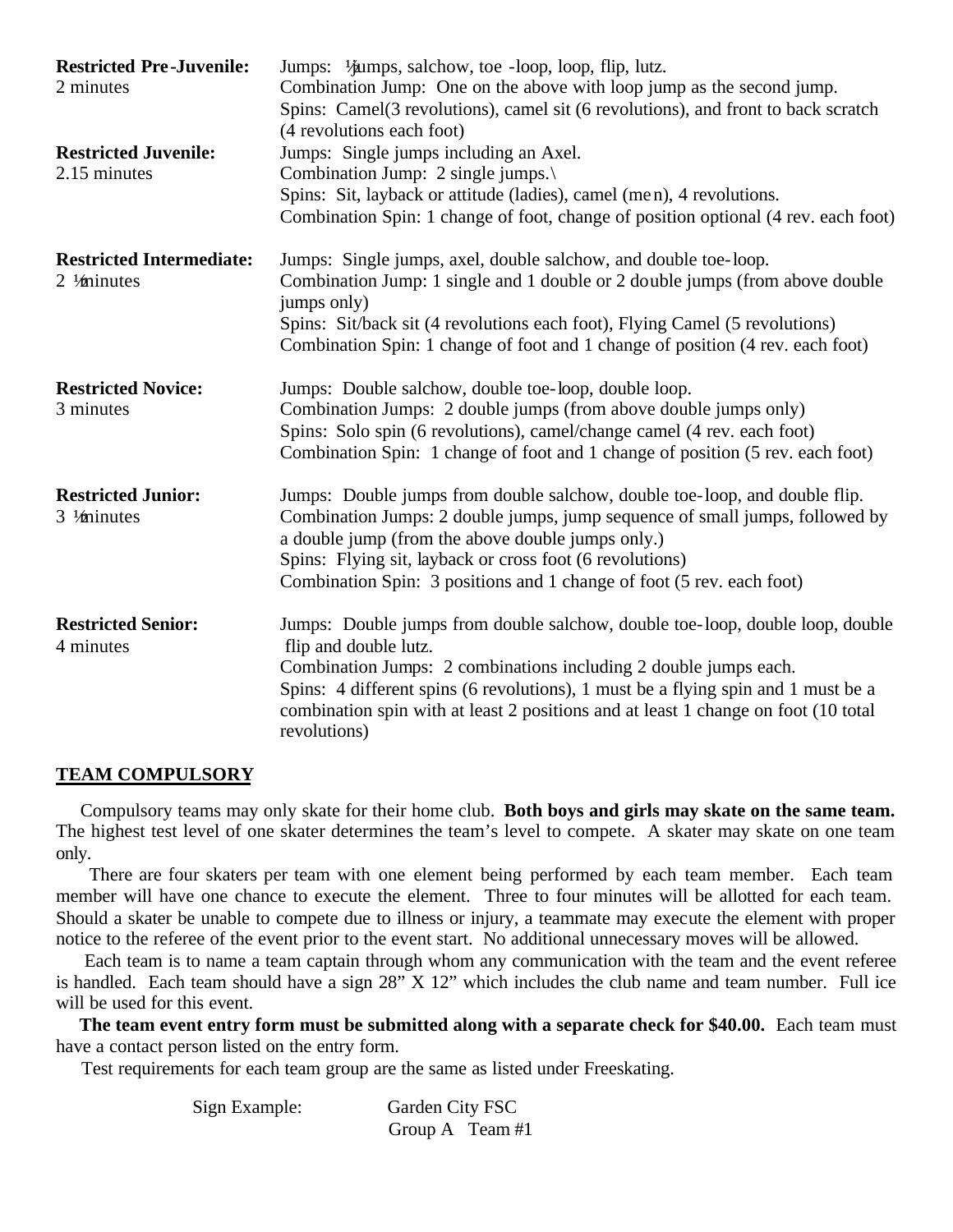#### **Group A: Team Elements**<br> **Pre-Preliminary/Preliminary** 1. Loop jump Pre-Preliminary/Preliminary

Pre-Juvenile/Juvenile 1. Axel

Intermediate/Novice 1. Double Salchow

- 
- 2. Flip jump
- 3. One foot spin
- 4. Forward Spiral

### **Group B: Team Elements**

- 
- 2. Camel/Sit combination spin
- 3. Lutz/Loop combination
- 4. Circular footwork sequence

# **Group C: Team Elements**

- 
- 2. Double/double jump combination
- 3. Camel/Layback/Back sit combination spin
- 4. Serpentine Spiral Sequence (May include spread eagles or bauers but must contain primarily spirals)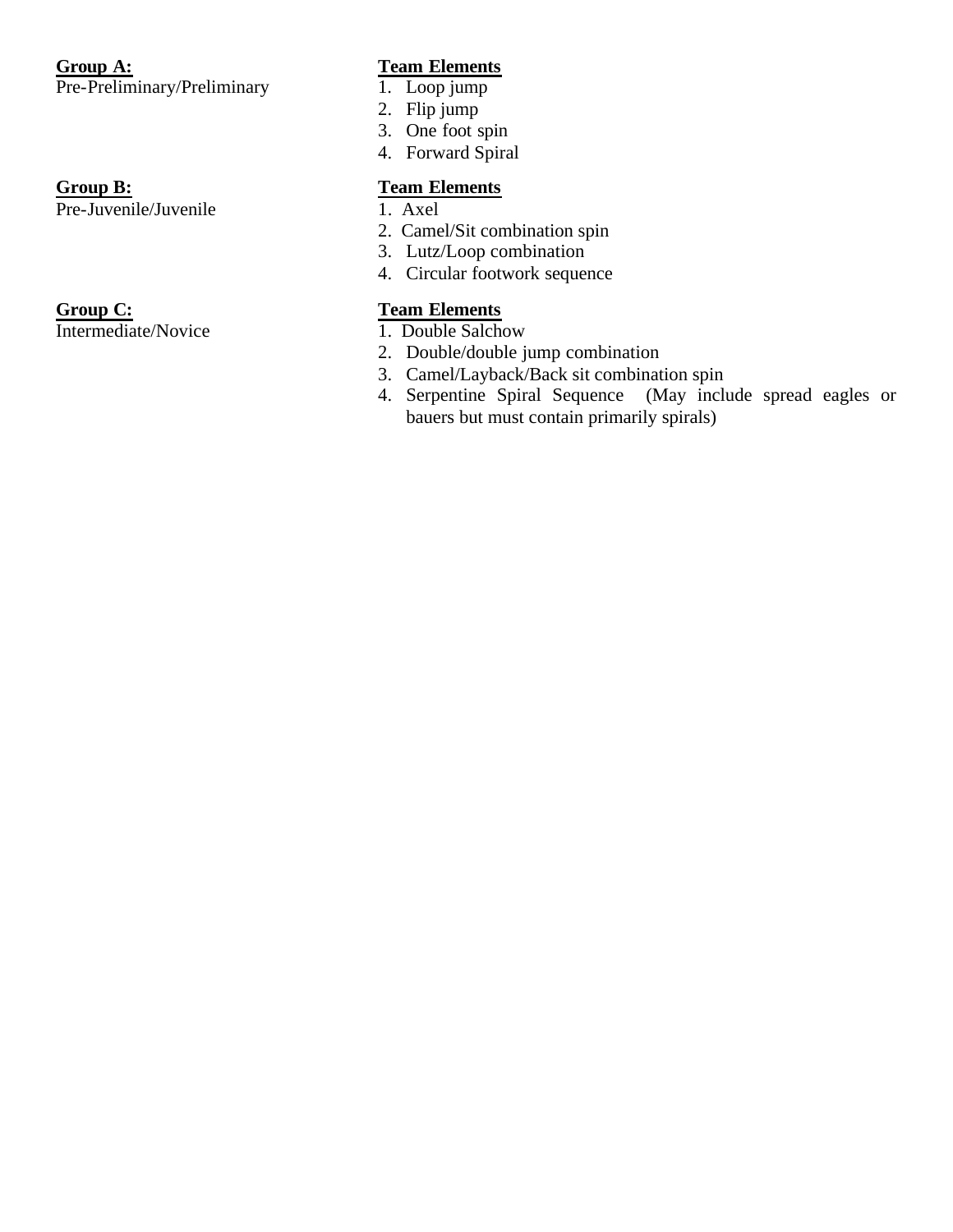# **GARDEN CITY FIGURE SKATING CLUB 2004 COMPETITION PROGRAM ADVERTISEMENT**

Make the 24th Annual Garden City Figure Skating Competition memorable!! Place an advertisement for your business, send a message to a fellow skater, or thank your coach for being there for you. Just complete the information below, enclose proper payment and mail by the **February 8th, 2004** deadline.

\* \* \* \* \* \* \* \* \* \* \* \* \* \* \* \* \* \* \* \* \* \* \* \* \* \* \* \* \* \* \* \* \* \* \* \* \* \* \* \* \* \* \* \* \* \* \* \* \* \* \* \* \* \* \* \* \* \* \* \*

### **ADVERTISEMENT INFORMATION**

**NAME:**\_\_\_\_\_\_\_\_\_\_\_\_\_\_\_\_\_\_\_\_\_\_\_\_\_\_\_\_\_\_\_\_\_\_\_\_\_\_\_\_\_\_\_\_\_\_\_\_\_\_\_\_\_\_\_\_\_\_\_\_\_\_\_\_\_\_\_\_\_\_

**ADDRESS:**\_\_\_\_\_\_\_\_\_\_\_\_\_\_\_\_\_\_\_\_\_\_\_\_\_\_\_\_\_\_\_\_\_\_\_\_\_\_\_\_\_\_\_\_\_\_\_\_\_\_\_\_\_\_\_\_\_\_\_\_\_\_\_\_\_\_\_

**CITY, STATE, ZIP:** \_\_\_\_\_\_\_\_\_\_\_\_\_\_\_\_\_\_\_\_\_\_\_\_\_\_\_\_\_\_\_\_\_\_\_\_\_\_\_\_\_\_\_\_\_\_\_\_\_\_\_\_\_\_\_\_\_\_\_

### **ADVERTISEMENT RATES:**

Full Page (\$100.00)  $1/4$  Page (\$35.00)

\_\_\_\_\_\_\_\_\_\_\_\_1/2 Page (\$60.00) \_\_\_\_\_\_\_\_\_\_\_\_1/8 Page (\$20.00)

Personal Ad (\$5.00) Maximum of 4 lines

Business card size

\_\_\_\_\_\_\_\_\_\_\_\_\_\_\_\_\_\_\_\_\_\_\_\_\_\_\_\_\_\_\_\_\_\_\_\_\_\_\_\_\_\_\_\_\_\_ \_\_\_\_\_\_\_\_\_\_\_\_\_\_\_\_\_\_\_\_\_\_\_\_\_\_\_\_\_\_\_\_\_\_\_\_\_\_\_\_\_\_\_\_\_\_ **\_\_\_\_\_\_\_\_\_\_\_\_\_\_\_\_\_\_\_\_\_\_\_\_\_\_\_\_\_\_\_\_\_\_\_\_\_\_\_\_\_\_\_\_\_\_**

**\* \* \* \* \* \* \* \* \* \* \* \* \* \* \* \* \* \* \* \* \* \* \*\* \* \* \* \* \* \* \* \* \* \* \* \* \* \* \* \*\* \* \* \* \* \*\* \* \* \* \* \*** 

Make checks payable to **Garden City Figure Skating Club** and mail with full payment to:

GCFSC/Program Advertisements PO Box 114 Garden City, MI 48135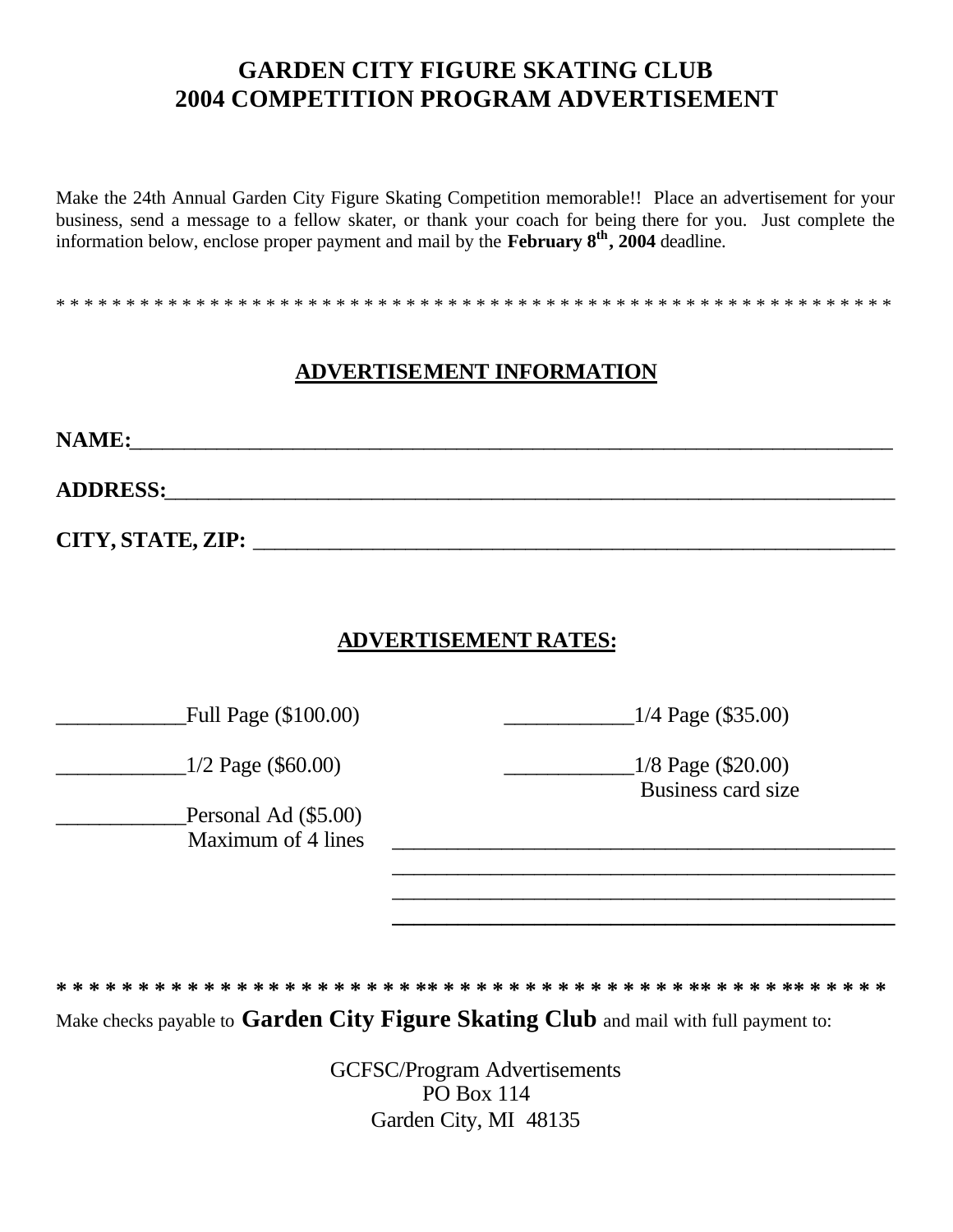# **24th ANNUAL GARDEN CITY FIGURE SKATING CLUB COMPETITION ENTRY FORM March 11 - 14, 2004**

|                                                                                                                                                                                                                                                                                                                                                   | PLEASE TYPE OR USE PEN - PRINT CLEARLY!                                                                                                                          |                                                                                                                                                                                               |                                                                                                                                                                                                                                |
|---------------------------------------------------------------------------------------------------------------------------------------------------------------------------------------------------------------------------------------------------------------------------------------------------------------------------------------------------|------------------------------------------------------------------------------------------------------------------------------------------------------------------|-----------------------------------------------------------------------------------------------------------------------------------------------------------------------------------------------|--------------------------------------------------------------------------------------------------------------------------------------------------------------------------------------------------------------------------------|
|                                                                                                                                                                                                                                                                                                                                                   |                                                                                                                                                                  |                                                                                                                                                                                               |                                                                                                                                                                                                                                |
| <b>Month</b>                                                                                                                                                                                                                                                                                                                                      | Day<br>Year                                                                                                                                                      |                                                                                                                                                                                               |                                                                                                                                                                                                                                |
|                                                                                                                                                                                                                                                                                                                                                   |                                                                                                                                                                  |                                                                                                                                                                                               |                                                                                                                                                                                                                                |
|                                                                                                                                                                                                                                                                                                                                                   |                                                                                                                                                                  |                                                                                                                                                                                               | $CITY$ 2IP                                                                                                                                                                                                                     |
|                                                                                                                                                                                                                                                                                                                                                   |                                                                                                                                                                  |                                                                                                                                                                                               | PHONE (Consumer Le-MAIL Le-MAIL LISFSA/CFSA = LISFSA = LISFSA = LISFSA = LISFSA = LISFSA = LISFSA = LISFSA = LISFSA = LISFSA = LISFSA = LISFSA = LISFSA = LISFSA = LISFSA = LISFSA = LISFSA = LISFSA = LISFSA = LISFSA = LISFS |
|                                                                                                                                                                                                                                                                                                                                                   |                                                                                                                                                                  |                                                                                                                                                                                               |                                                                                                                                                                                                                                |
|                                                                                                                                                                                                                                                                                                                                                   |                                                                                                                                                                  |                                                                                                                                                                                               |                                                                                                                                                                                                                                |
| (As of January 17, 2004)                                                                                                                                                                                                                                                                                                                          |                                                                                                                                                                  |                                                                                                                                                                                               |                                                                                                                                                                                                                                |
| <b>FREESTYLE</b>                                                                                                                                                                                                                                                                                                                                  | <b>COMPULSORY S/P</b>                                                                                                                                            | <b>SPIN</b>                                                                                                                                                                                   | <b>ARTISTIC S/C</b>                                                                                                                                                                                                            |
| <b>Senior</b><br><b>Junior</b><br><b>Novice</b><br><b>Intermediate</b><br><b>Juvenile</b><br><b>Pre-Juvenile</b><br><b>Preliminary</b><br><b>Preliminary Limited</b><br><b>Pre-Preliminary Limited</b><br><b>High Beginner</b><br><b>Low Beginner</b><br><b>Adult Gold/Masters</b><br><b>Adult Bronze/Silver</b>                                  | <b>Senior</b><br><b>Junior</b><br><b>Novice</b><br><b>Intermediate</b><br><b>Juvenile</b><br><b>Pre-Juvenile</b><br><b>Preliminary</b><br><b>Pre-Preliminary</b> | <b>Senior</b><br><b>Junior</b><br><b>Novice</b><br><b>Intermediate</b><br><b>Juvenile</b><br><b>Pre-Juvenile</b><br>Preliminary                                                               | __Group 1<br>__Group 2<br>$\_\_$ Group 3<br>__Group 4                                                                                                                                                                          |
| <b>RESTRICTED FREESTYLE</b><br><b>Restricted Pre-Preliminary</b><br><b>Restricted Preliminary</b><br><b>Restricted Pre-Juvenile</b><br><b>Restricted Juvenile</b><br><b>Restricted Intermediate</b><br><b>Restricted Novice</b><br><b>Restricted Junior</b><br><b>Restricted Senior</b><br><b>SOLO DANCE</b> (Please print dances entered below): |                                                                                                                                                                  | <b>MOVES IN THE FIELD</b><br><b>Pre-Preliminary</b><br><b>Preliminary</b><br><b>Pre-Juvenile</b><br><b>Juvenile</b><br><b>Intermediate</b><br><b>Novice</b><br><b>Junior</b><br><b>Senior</b> |                                                                                                                                                                                                                                |

\_\_\_\_\_\_\_\_\_\_\_\_\_\_\_\_\_\_\_\_\_\_\_ \_\_\_\_\_\_\_\_\_\_\_\_\_\_\_\_\_\_\_\_\_\_\_\_\_\_\_\_\_\_\_\_\_\_ \_\_\_\_\_\_\_\_\_\_\_\_\_\_\_\_\_\_\_\_\_\_\_\_\_\_\_\_\_\_ \_\_\_\_\_\_\_\_\_\_\_\_\_\_\_\_\_\_\_\_\_\_\_ \_\_\_\_\_\_\_\_\_\_\_\_\_\_\_\_\_\_\_\_\_\_\_\_\_\_\_\_\_\_\_\_\_\_ \_\_\_\_\_\_\_\_\_\_\_\_\_\_\_\_\_\_\_\_\_\_\_\_\_\_\_\_\_\_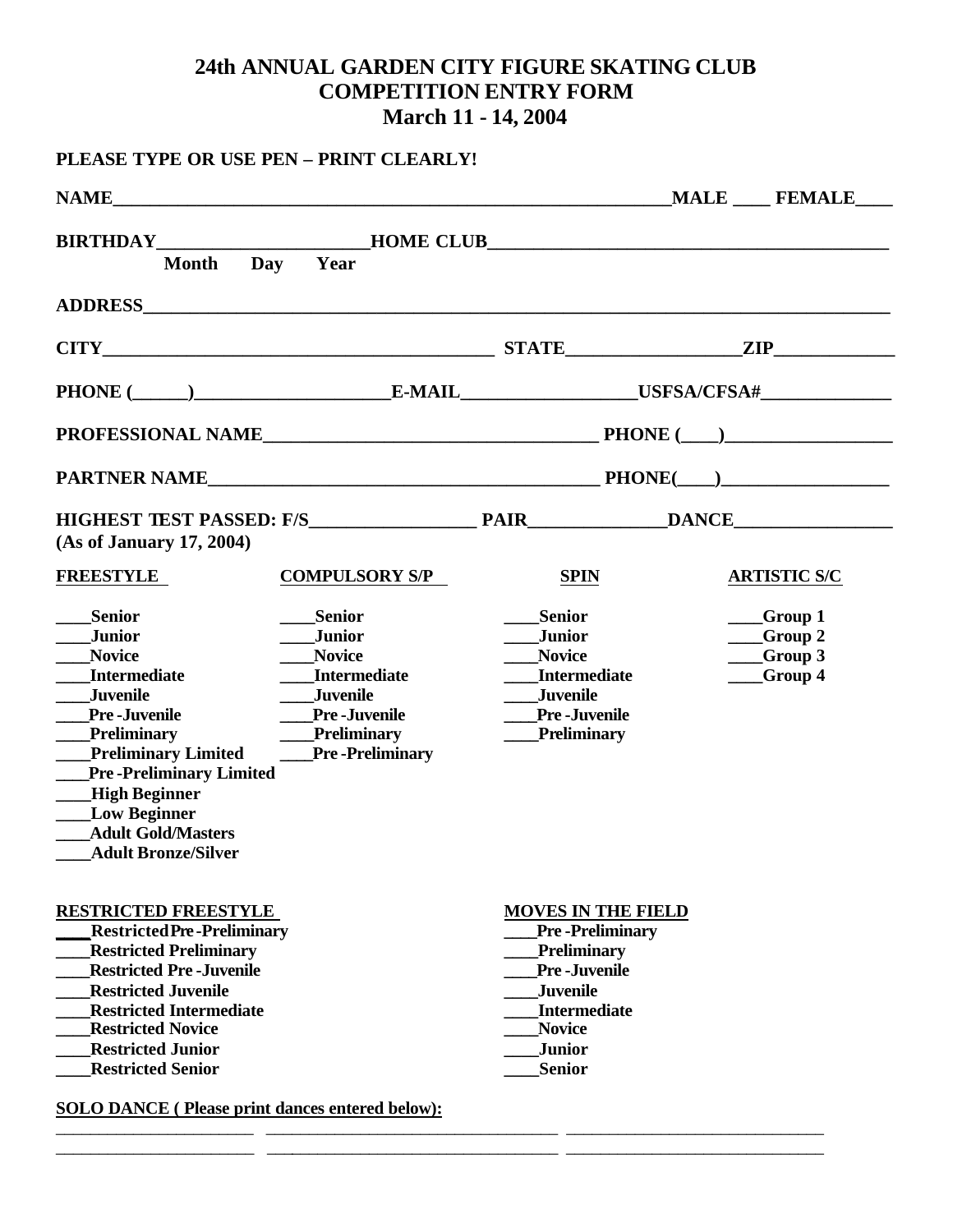#### CERTIFICATIONS AND WAIVER

*The following certification and release must be completed before competitor may enter competition.*

|                                    | <b>CERTIFICATION OF COMPETITOR:</b> I am an amateur under the rules of the USFSA or CFSA eligible to<br>enter the event checked.                                                                                         |  |  |
|------------------------------------|--------------------------------------------------------------------------------------------------------------------------------------------------------------------------------------------------------------------------|--|--|
|                                    |                                                                                                                                                                                                                          |  |  |
| <b>CLUB OFFICER:</b>               | To the best of my knowledge, the above information is correct and<br>true. The competitor is a member in good standing.                                                                                                  |  |  |
|                                    |                                                                                                                                                                                                                          |  |  |
| <b>WAIVER OF CLAIM FOR INJURY:</b> | Competitors waive all claims for injury during the competition and<br>practice sessions at the Garden City Civic Arena. If the competitor<br>is under 18 years of age, the parent or guardian must sign this<br>release. |  |  |
|                                    | Skater or Parent/Legal Guardian (if skater is under 18)                                                                                                                                                                  |  |  |
|                                    |                                                                                                                                                                                                                          |  |  |

**ENTRY DEADLINE:** Postmarked by **January 17, 2004. NO REFUNDS** after this date unless event is canceled. **NO LATE ENTRIES** without a **\$25.00** late fee *and committee approval*.

#### **SEND ENTRIES TO:**

## **GCFSC 24th ANNUAL COMPETITION Dora Rautiola 48318 Manhattan Circle Canton, MI 48188**

*A PRE-ADDRESSED STAMPED BUSINESS SIZE ENVELOPE MUST ACCOMPANY YOUR APPLICATION.*

**FEES: \$65.00** for first event, **\$25.00** each additional event. If competing in solo dance only, **\$40.00** for first dance entered and **\$20.00** for each additional dance.

Make checks or money orders payable to: **Garden City Figure Skating Club**. There will be a **\$25.00** service charge assessed for all returned checks.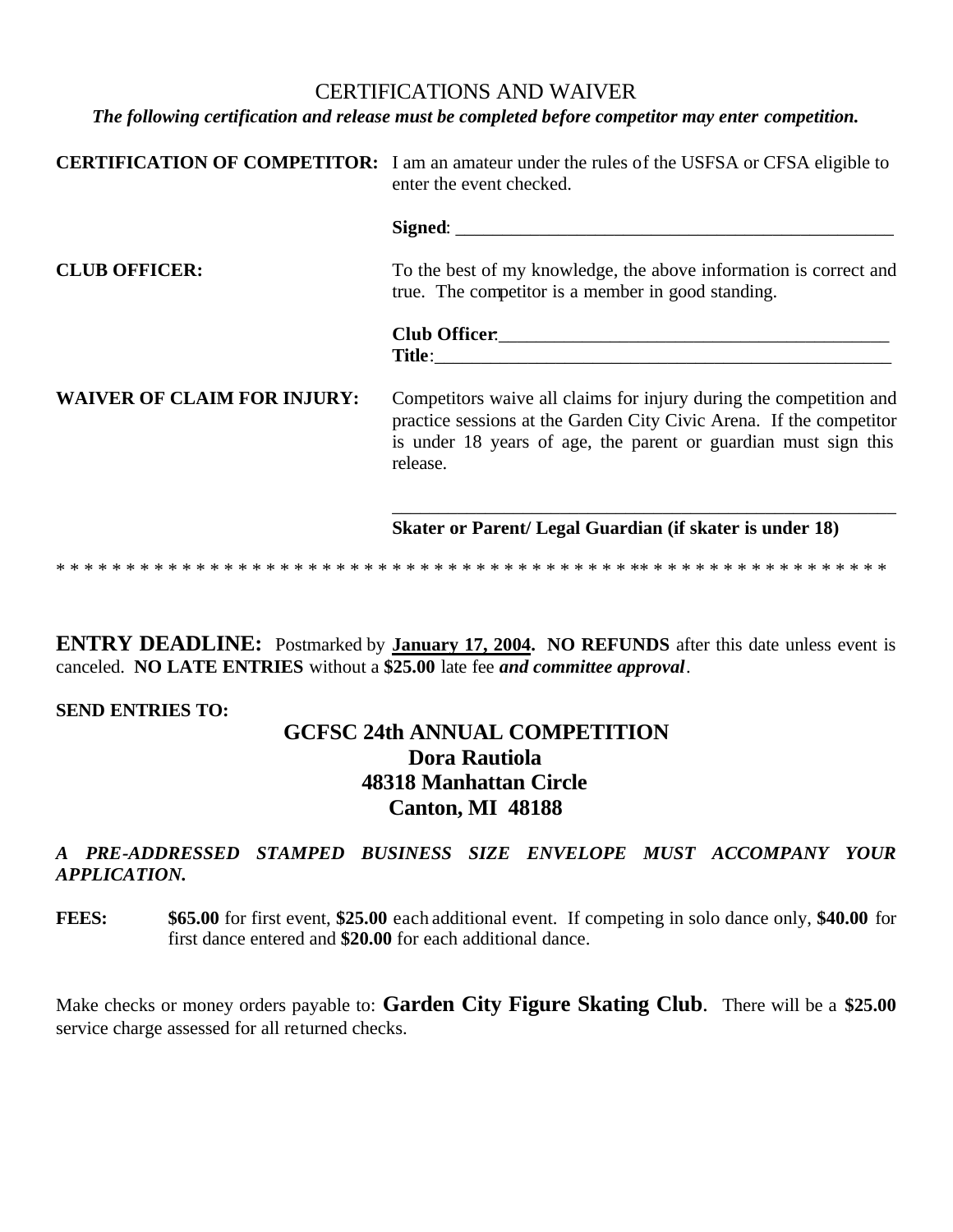# **24th ANNUAL GARDEN CITY FIGURE SKATING CLUB TEAM COMPULSORY ENTRY FORM**

**March 11 - 14, 2004** Garden City Civic Arena 200 Log Cabin Road Garden City, MI 48135

#### **PLEASE TYPE OR USE PEN – PRINT CLEARLY!**

| SKATER#1 DESIGNATED CAPTAIN Yes ____ No ____ HOME CLUB ___________________________ |  |  |  |
|------------------------------------------------------------------------------------|--|--|--|
|                                                                                    |  |  |  |
| ADDRESS Street City State Zip D.O.B. Mo Day Yr                                     |  |  |  |
|                                                                                    |  |  |  |
| SKATER#2 DESIGNATED CAPTAIN Yes ____ No ____ HOME CLUB __________________________  |  |  |  |
|                                                                                    |  |  |  |
| ADDRESS Street City State Zip D.O.B. Mo Day Yr                                     |  |  |  |
|                                                                                    |  |  |  |
| SKATER#3 DESIGNATED CAPTAIN Yes ____ No ____ HOME CLUB __________________________  |  |  |  |
|                                                                                    |  |  |  |
|                                                                                    |  |  |  |
| ADDRESS Street City State Zip D.O.B. No Day Yr                                     |  |  |  |
|                                                                                    |  |  |  |
|                                                                                    |  |  |  |
| ADDRESS Buret City State D.O.B. D.O.B. Mo Day Yr                                   |  |  |  |
|                                                                                    |  |  |  |

#### **EVENT ENTERED**

\_\_\_\_\_\_ GROUP A – Pre-Preliminary and Preliminary

\_\_\_\_\_\_ GROUP B – Pre- Juvenile and Juvenile

GROUP C – Intermediate and Novice